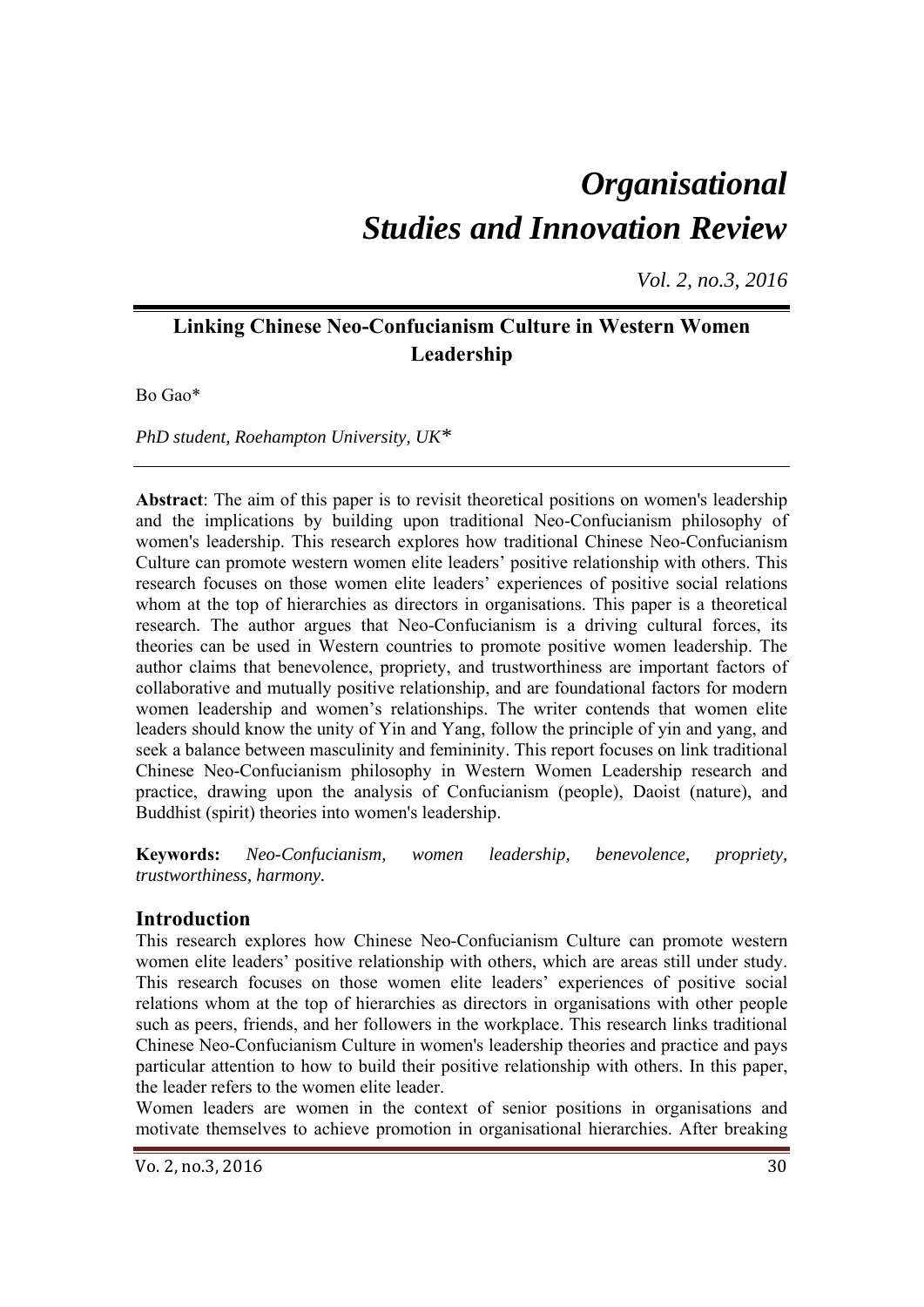the glass ceiling, they meet new challenges such as a glass cliff from other women and men, and social relations influence their experiences of leadership with others. The literature suggests leadership are understood as agentic characteristics same as "yang" in China more typical of men, while gender stereotypes believe women are as "yin" in China. Women leaders struggle between the fundamental yin and yang.

In China, leadership theories exist five thousand years. Neo-Confucian engaged in harmony in interpersonal relationships and can mediate between different hierarchical. The Neo-Confucian principal believes leadership should be benevolent, graciousness and kindness. The leader, as a mentor, monitor, and motivator, should take care of the followers, not only in their workplace but also in their private life. In modern business life, women are thought to have more characters of taking care of others and may more suitable for leadership jobs. Thus, linking Chinese Neo-Confucianism culture in western women's leadership will assist more women to elevate their leadership power.

# **Literature Review**

#### **Women leadership in western countries**

After promoting to a higher position in the organisation, women elite leaders gather privilege. However, they also faced social hindrance based on gender (Atewologun and Sealy, 2014; Mavin and Grandy, 2014). Women elite leaders are those already broken through the glass ceiling, and they find they achieved a 'masculine strategic situation' (Tyler, 2005:569; Mavin and Grandy, 2014) no matter what is their original intention of leadership style. Then they find they are in another situation, the glass cliff, which women often are placed in uncertain leadership positions with increased risk of failure and been replaced by men later, they are forecast more probably to leave their organisation.

Following Krane et al. (2004) this research contend that women elite leaders suffered a paradox lifestyle with two cultures: they practice their leader role which is traditionally inherent by the character of masculine and privilege (Atewologun and Sealy, 2014), such as competitive, confident, and decisive, which are traditionally viewed as men leaders' characteristics. While they live in a wider societal culture to perform their femininity but as a disadvantage (Mavin and Grandy, 2014) to their leadership role. Women elite leaders often feel misfit between their female gender stereotype role and the apparent requirements of the professional leadership role (Heilman 2001; Schuh et al., 2014) in the organisation.

The job tasks and responsibilities habitually make women's progression harder, after they have reached the highest levels of hierarchy, they may be tending to distance themselves from other women, particularly when to decide if they should strive for gender equality or support other women's promotion (Rhoton, 2011). Women elite leaders may face a dilemma in whether advance gender equality or not, as a women leader they should promote equality, but as women, they suffered from gender stereotypes. Furthermore, they need to protect themselves from falling the glass cliff. When peers and the followers find the woman leader achieved under their expectation, they will give the leader disapprove and bad feedback. Their organisation need to find a way to gain more profit and benefit, gender diversity is a way the modern business preferred in recent years, and how to reach new balance inside their organisation among women leaders, men leaders, peers, and followers is beyond an individual's ability, the organisation should restructure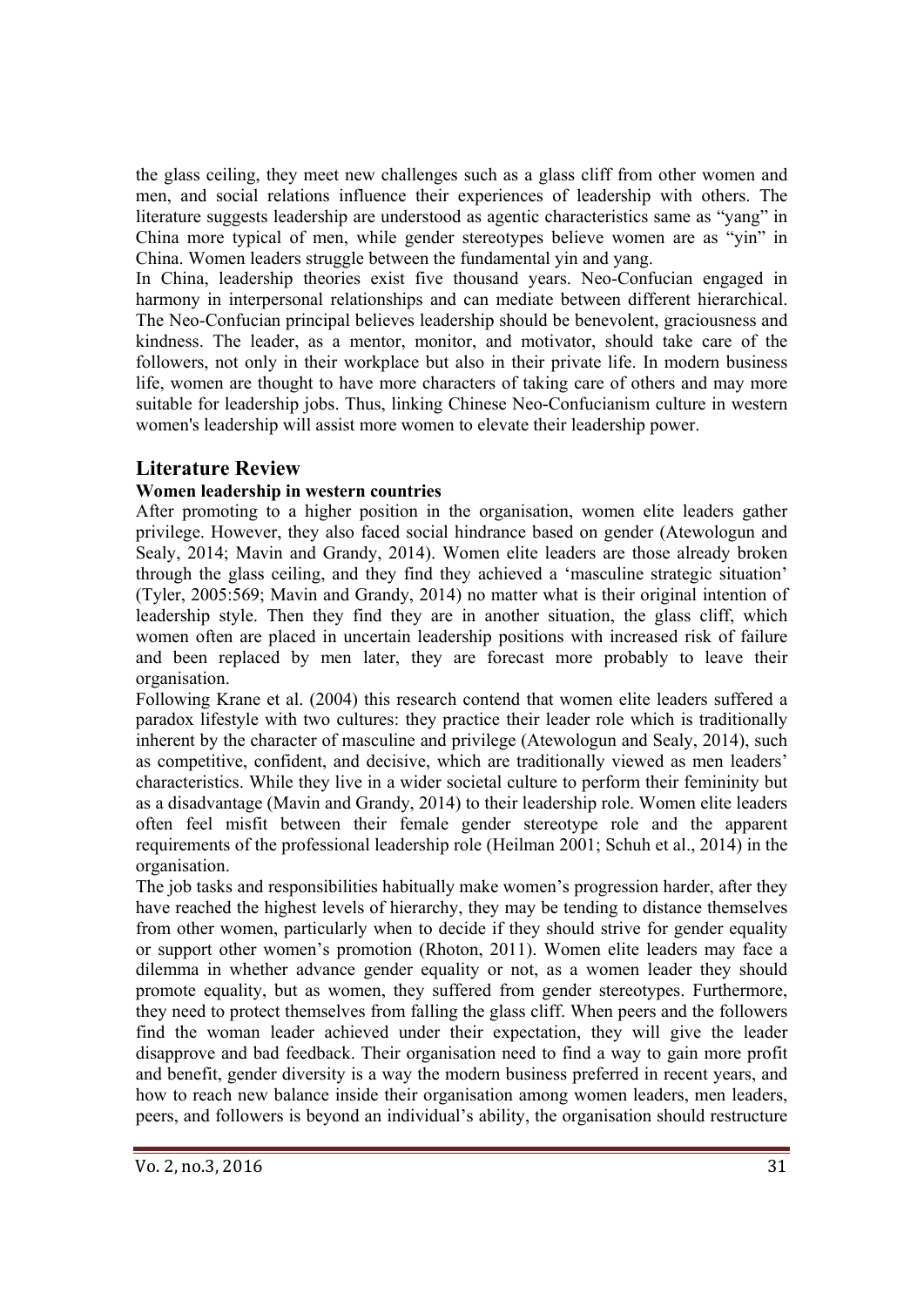themselves more or less. The key to maximising the benefits of members of boards team diversity is to advocate and practice a collaborative behaviour; all team members should cooperate with each other (Boone & Hendricks, 2009).

#### **History of Neo-Confucianism**

In the period of ancient Chinese history, Confucian (BC551-BC479) is China's most influential philosopher. Confucianism, integrated with Daoist and Buddhist beliefs, formed the Neo-Confucianism and became the dominant philosophy. Neo-Confucianism is not understood as practising Confucian philosophy into modern Chinese culture and business, or as the reform of Confucian philosophy and update its theories to fit Chinese modern lifestyle, but is the theoretical integration of traditional Chinese philosophy of Confucianism (people), Daoist (nature), and Buddhist (spirit). Neo-Confucianism philosophy includes lots of books of ancient China, among them, "Confucian Analects" is the most important book. Neo-Confucianism philosophy formed in the period of Song dynasty by Cheng Yi (1033-1107) and Zhu Xi (1133-1200), whom the Neo-Confucianism school was named after their names. The school dominated Chinese philosophy for a very long time until the Republic revolution of 1911.

## **Neo-Confucianism theories and its practices in women leadership**

This paper explores how can Neo-Confucianism culture link in women leadership, philosophy is included in the big concept of culture in this article, and Neo-Confucianism philosophy is a part of Chinese traditional culture. Disregard some dysfunctional manifestations; Neo-Confucianism brings business with a positive force in areas of managerial theories, leadership theories and their application.

### **Neo-Confucianism culture can link to women leadership**

Hofstede named Culture as the common programme development of one country distinguishes from other nations (Hofstede, 1993, p.89). Neo-Confucianism philosophy, as a cultural process and a part of culture (Cahoone, 1988), plays a major role in traditional Chinese culture and life.

Neo-Confucianism philosophy (culture) can link in management theory such as women leadership. Recently, Neo-Confucianism philosophy been introduced into lots Chinese companies as an added in part of their management and leadership culture. "All great ideas in science, politics and management have travelled from one country to another, and been enriched by foreign influences" (Hofstede, 1993, p.93). Neo-Confucianism is a driving cultural forces; its theories can also be used in Western countries to promote positive women leadership.

### **Confucian core theories link in women leadership**

Journal Confucius philosophy consists lots of leadership theories, most of them can be found in its most famous book "Confucian Analects". Among this book, Benevolence/Humanity  $(\Box)$ , Righteousness  $(\Diamond)$ , Propriety/Ritual/Esteem  $(\Diamond)$ , Wisdom/Knowledge (智), and Integrity/fidelity/sincerity/trustworthiness (信) are five key factors of Confucian theories. While Confucianism leadership is an emphasis on relationships based upon the merits of benevolence, propriety, and trustworthiness, they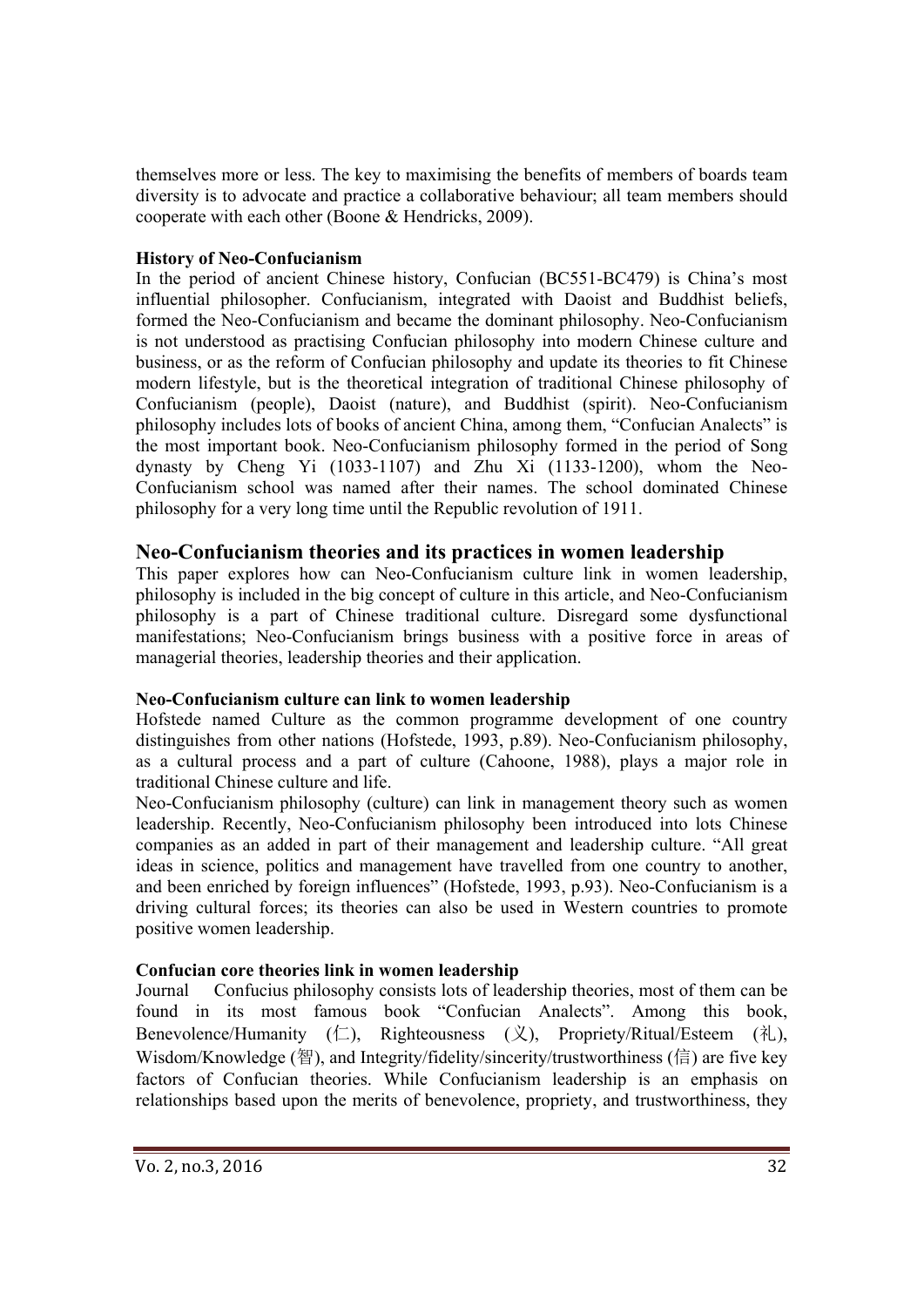are important factors of collaborative and mutually positive relationship, and are foundational factors for business relationships.

Nowadays, we can introduce benevolence theory into women leadership. The leader should be kind to her followers and love all her followers, it is the kind of love to all people. The leader cooperates with her followers with her mission and vision. The woman leader should subdue herself and return to propriety; she performs perfect virtue. If a woman leader can subdue herself and return to propriety, all people around her will ascribe perfect virtue to her. Confucius believed that instruct and taught the followers who are comparatively weaker than others is crucial than criticism them, so mutually encourage each other between the leader and the followers can build a positive, respectful and harmonised relationship.

Propriety and trustworthiness are other two vital core aspects of Confucius' leadership theories; Confucian believes building trustworthiness from the followers is essential. In modern society, after introducing propriety and trustworthiness into organisation, women elite leaders could also obtain esteem and support from her followers. In propriety theories, doing things obey the nature is to be prized. Women elite leaders need to "doing gender well and differently" (Mavin and Grandy, 2012) obey the nature as a woman and as a leader.

Neo-Confucianism theories believe the leader must establish a harmonious environment around her. With harmony, the leader can build up good a relationship among the leader and other people. While, women elite leaders practice harmony does not try to avoid conflict, difference and diversity. On the contrary, harmony welcomes conflict, difference and diversity, so long as the conflict, different and diverse seek cooperation among women elite leaders and other persons for mutual benefits or win-win situation. If disagreement and debate are a move toward the spirit of benevolence, propriety, trustworthiness, cooperation, and mutual benefits, which are all fundamental traits to Confucianism, then we can expect that self-improvement, relationship progress and reciprocated benefits can emerge in a procedure of interaction.

Legge translates quote from *Confucian Analects* as:

 *"In practising the rules of propriety, a natural ease is to be prized. In the ways prescribed by the ancient kings, this is the excellent quality, and in things small and great we follow them. Yet it is not to be observed in all cases. If one, knowing how such ease should be prized, manifests it, without regulating it by the rules of propriety, this likewise is not to be done." (Legge, 1893, no page)* 

A woman elite performs leadership as practising her propriety; she should obey the rule of nature and harmony. However, just a harmonious way to do things is not enough, and something it will not work. It is because a woman leader cannot do things just for the purpose of harmony without the rules of propriety to regulate it. Conflict and imbalance can sometimes happen, while propriety is the key to coping with the relationship between a woman leader and other people such as peers, friends, and followers.

Another factor of Confucianism, which can affect women's leadership, is responsible, it emphases that a woman elite leader must put herself in collective activities with others and strive for success for all members.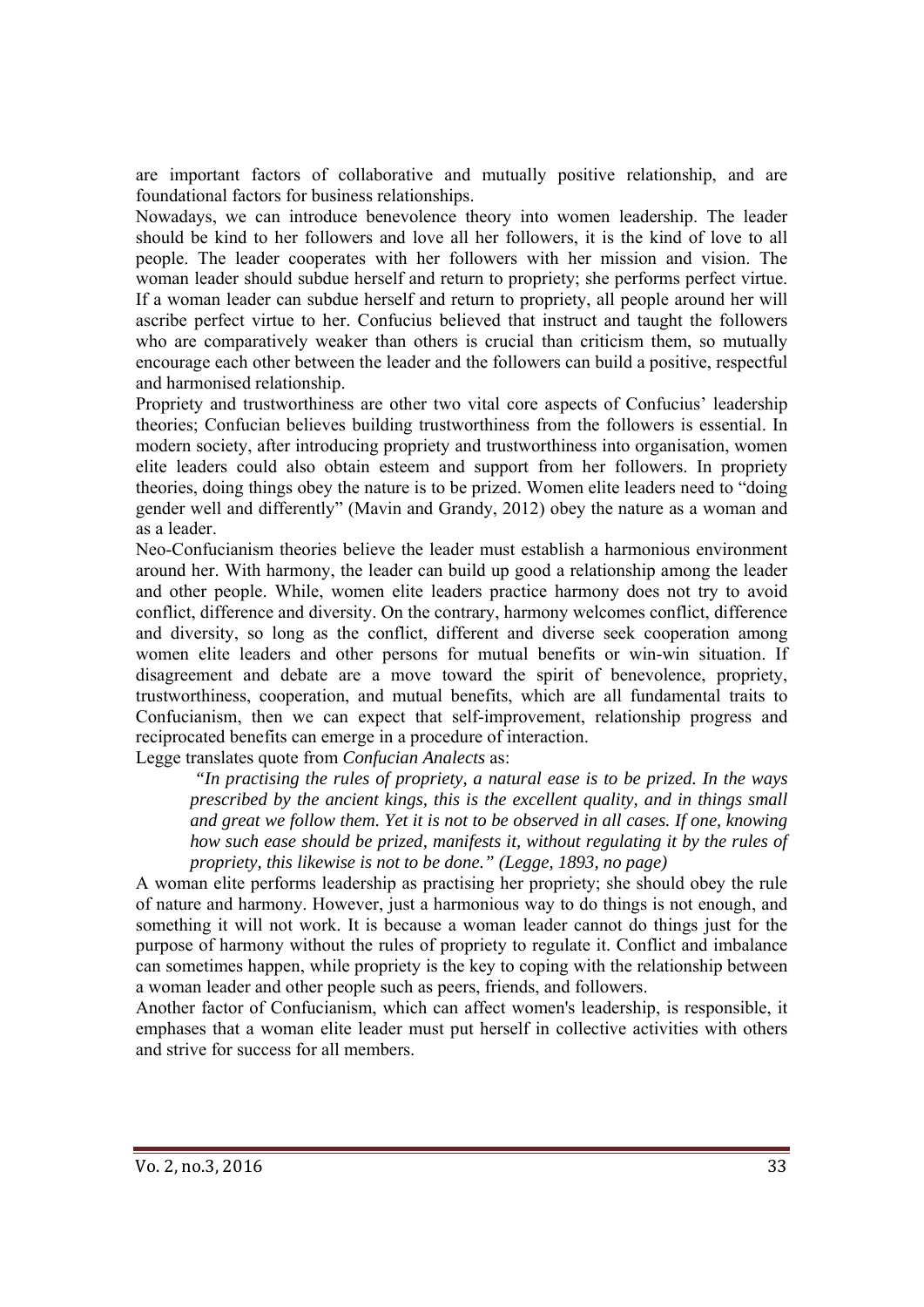#### **Taoist core theories link in women leadership**

The Taoist philosophy initiates from Lao Tzu. The theory of way/road/means/methodology is Taoist core theory. The first line of Lao Tzu's famous book "Tao Te Ching" said: "The way that becomes a way is not the immortal way" (Lao Tzu, no year). This sentence can be introduced in women leadership, and it can be understood as the way toward women leadership is a way changes encountered.

Lao Tzu perceived that fairness is crucial. Fairness is a major factor women elite leaders struggling for. Several scholars contended that men are naturally better in competition, while gender unfairness persists (Baron-Cohen, 2003, Lawrence, 2006, Barres, 2006). To reduce unfairness as an elite leader, women need to "doing gender well and differently" (Mavin and Grandy, 2012; Mavin, 2014) as a different way from male dominated leadership theories.

The theory of Yin and Yang is included in the Taoist philosophy. Yin (i.e. feminine, darkness, passive, and tolerant) is a contrast to Yang (i.e. masculine, brightness, active, and domineering), Yin and Yang are mutually reflected, they are complementary, interconnected, interdependent, interact, and interrelated with each other and form a whole entirety. This Yin Yang complementarity echoes with Confucianism theory of human being, and should act according to the natural order.

Women leaders working in modern business should acknowledge the integrity of Yin and Yang, following the rule of yin and yang. They need to seek a balance between masculinity and femininity; they also need to pursue a balanced relationship with other people in the workplace. Women leadership needs to rebalance the organisational system or re-stabilize the system; women leaders promoted to the higher hierarchy will not break the system, but to maintaining the continuousness, consistency, and coherence of the business operating system.

According to the theory of Yin and Yang, the harmonious transfer between the opposite sides creates versatile leadership styles, which arise from the constant vibration between opposite but integrated sides of Yin and Yang: to be powerful and at the same time permitting; to be visionary and simultaneously practicable.

Daoist believe a leader should avoid direct conflict with the followers who are opposite with the leader's idea or are hard to be controlled by the leader. The woman leader in modern life needs to use appropriate strategies to get mutual benefits between herself and her followers; that is a kind of win-win or value added gain.

Also, Daoist prefers soft leadership style but not carry out a tough measure which can initiate strong disappointment and response from the followers.

Modern women leadership should practice relationship with other people as soft as water thus as powerful as water takes. While soft leadership style cannot build up by an individual but need changes from the management system. As Hofstede contended, "Women's roles differ from men's roles in all countries; but in tough societies, the differences are larger than in tender ones" (Hofstede, 1993, p.90). Only after Soft leadership style been established in tender societies, can a woman in a position of management practices her roles as a leader.

#### **Buddhism links in women leadership**

Buddhism believes that the leader should be lenient, she/he calmly faces and dealing with conflict through adequate consideration. The leader knows what the followers need; then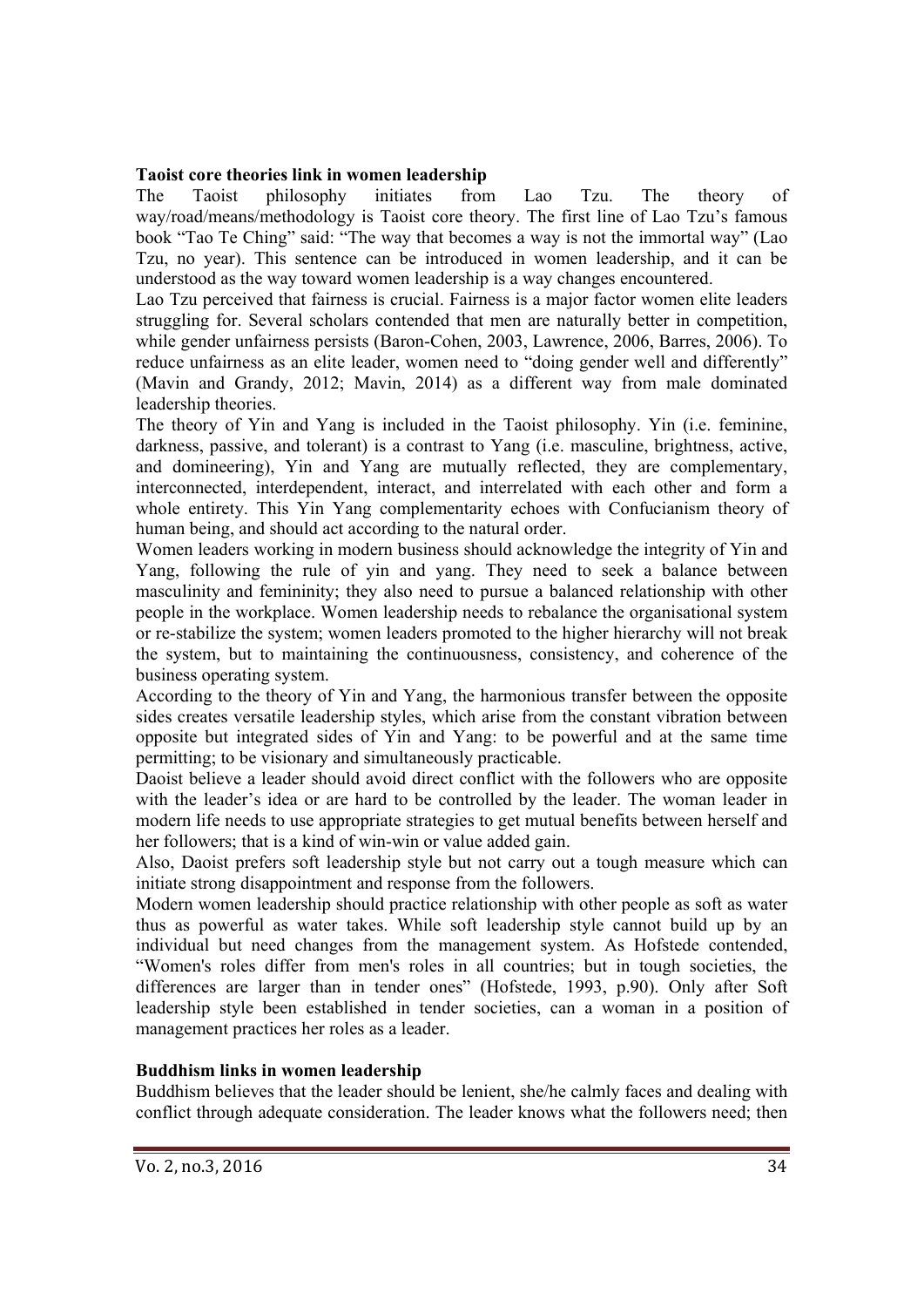the leader can build compatible relationships with them. The leader pursues fairness and equality between herself/himself and the followers, the leader and the followers mutually respect each other. The leader should restrict self-interest and endlessly develop her/his ability, consequently the leader can own the followers' respect, trustworthiness, and following after the leader (Chan, 1963; Wen, 2012).

From all Buddhism characters cited above, this research thinks it is a supplementary to Confucianism and Daoist philosophy; all characters can be found inside the other two, and do not need to do the repeated work here.

### **Conclusion**

Neo-Confucianism is a driving cultural forces; its theories can be used in Western countries to promote positive women leadership.

Benevolence, propriety, and trustworthiness are important factors of collaborative and mutually positive relationship, and are foundational factors for modern women leadership and women's relationships. Women elite leaders must establish a harmonious environment around them, harmony welcomes conflict, difference and diversity. Women elite leaders should obey the rule of nature and harmony, and use rules of propriety to regulate harmony. Propriety is the key to coping with the relationship between a woman leader and other people. Responsibility emphases that women elite leaders must put themselves in collective activities with others.

The way toward women leadership is a way change encountered. To reduce unfairness as an elite leader, women need to "doing gender well and differently". Women elite leaders should recognise the unity of Yin and Yang, follow the principle of yin and yang, and seek a balance between masculinity and femininity. The harmonious transfer between the opposite sides creates versatile leadership styles. Women elite leaders can apply appropriate strategies to make mutual benefits between themselves and the followers, that is a kind of win-win or value added. Women elite leaders should prefer soft leadership style. Women leadership should practice relationship with other people as soft as water, thus as powerful as water takes.

### **References**

Atewologun, D. & Sealy, R., (2014). Experiencing privilege at ethnic, gender and senior intersections. J*ournal of Managerial Psychology,* 29(4), pp. 423-444.

Boone, C. & Hendriks, W., (2009). Top Management Team Diversity and Firm Performance: Moderators of Functional-Background and Locus-of-Control Diversity. Chan, W. (1963). A Source Book in Chinese Philosophy. Princeton: Princeton University Press.

Galgan, G.J. (1988). *The Dilemma of Modernity: Philosophy, Culture, and Anti-Culture*. Heilman, M. E. (2001). Description and prescription: How gender stereotypes prevent women's ascent up the organizational ladder. *Journal of Social Issues, 57*, pp. 657–674. doi:10.1111/0022-4537.00234.CrossRef

Hofstede, G. (1993). *Cultural Constraints in Management Theories*.

Hofstede, G. (2001). *Culture's consequences: Comparing values, behaviors, institutions, and organizations across nations*. Thousand Oaks: Sage.

Krane, V., Choi, P., Baird, S., Aimar, C. & Kauer, K., (2004). Living the Paradox: Female Athletes Negotiate Femininity and Muscularity. *Sex Roles,* 50(5), pp. 315-329.